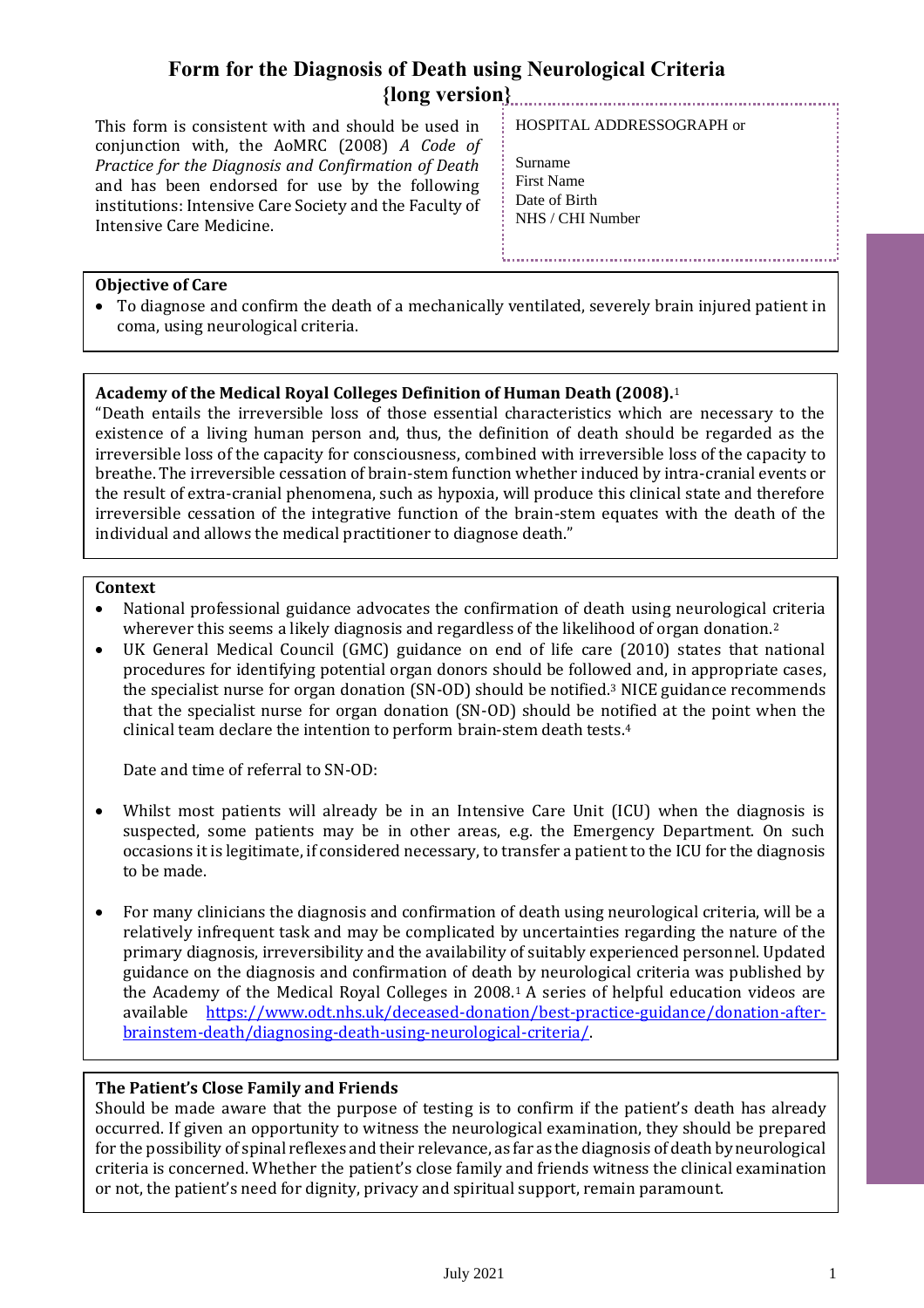Patient Name: NHS / CHI Number:

## **Preparation**

#### **1. Evidence of Irreversible Brain Damage of known Aetiology**

Case records, past medical history including possibly contacting the GP, relevant imaging.

#### **2. Exclusion of Reversible Causes of Coma and Apnoea**

Standard ICU cardio-respiratory monitoring (to ensure haemodynamic stability), medication chart and history, blood and urine drug assay results (where relevant), drug antagonists (e.g. flumazenil, naloxone), peripheral nerve stimulator, recent serum glucose and biochemistry, thermometer, patient warming device.

#### **3. Tests for Absence of Brain-Stem Function**

#### *Brain-stem reflexes*

Bright light source; small gauze sterile swabs, otoscope with disposable ear pieces, 50 ml luer lock syringe and disposable quill, ice-cold water; a spatula, Yankauer sucker or laryngoscope, endotracheal suction catheters.

*Apnoea test*

Haemodynamic monitoring (continuous ECG, invasive arterial pressure), arterial blood gas analysis including blood gas syringes  $x4$ , pulse oximetry and end-tidal  $CO<sub>2</sub>$  monitoring, means of delivering oxygen to the trachea by bulk flow (e.g. Mapleson C circuit which allows CPAP or endotracheal suction catheter and oxygen tubing).

## **Examining Doctors**

#### **Guidance**

- 1. The diagnosis of death by neurological criteria should be made by at least two medical practitioners. Both medical practitioners should have been registered with the General Medical Council (or equivalent Professional Body) for more than five years and be competent in the assessment of a patient who may be deceased following the irreversible cessation of brain-stem function and competent in the conduct and interpretation of the brain-stem examination. At least one of the doctors must be a consultant. See below for special guidance in children.
- 2. Those carrying out the tests must not have, or be perceived to have, any clinical conflict of interest and neither doctor should be a member of the transplant team. Clinical Leads for Organ Donation can carry out testing and are likely to have significant expertise.
- 3. Testing should be undertaken by the nominated doctors acting together and must always be performed on two occasions. A complete set of tests should be performed on each occasion, i.e., a total of two sets of tests will be performed. Typically, Doctor One may perform the tests while Doctor Two observes; this would constitute the first set. Roles may be reversed for the second set. The tests, in particular the apnoea test, are therefore performed only twice in total.
- 4. Where required, four different medical practitioners can make the diagnosis **provided each pair fulfils the requirements.**

#### **Validity of neurological criteria to diagnose death in children.**

- **Older than 2 months:** guidance as per adult testing forms. Recommended paediatri[c form](https://nhsbtdbe.blob.core.windows.net/umbraco-assets-corp/4756/form-for-the-diagnosis-of-death-using-neurological-criteria-2-months-to-18-years-abbreviated-v1.pdf)  [available.](https://nhsbtdbe.blob.core.windows.net/umbraco-assets-corp/4756/form-for-the-diagnosis-of-death-using-neurological-criteria-2-months-to-18-years-abbreviated-v1.pdf)
- **Between thirty seven weeks corrected gestation (post menstrual) age to 2 months of age post term**: use the RCPCH Guidance available at **www.rcpch.ac.uk. [Form available.](https://nhsbtdbe.blob.core.windows.net/umbraco-assets-corp/4759/form-for-the-diagnosis-of-death-using-neurological-criteria-under-2-months-abbreviated-v1.pdf)**
- **Infants less than 37 weeks corrected gestation (post menstrual) age:** the concept of 'brainstem death' is inappropriate for infants in this age group.

**In addition to the usual requirement (as given above) that one of the examining doctors is a consultant, additionally in children, one of the doctors should normally be a paediatrician or should have experience with children and one of the doctors should not be primarily involved in the child's care.**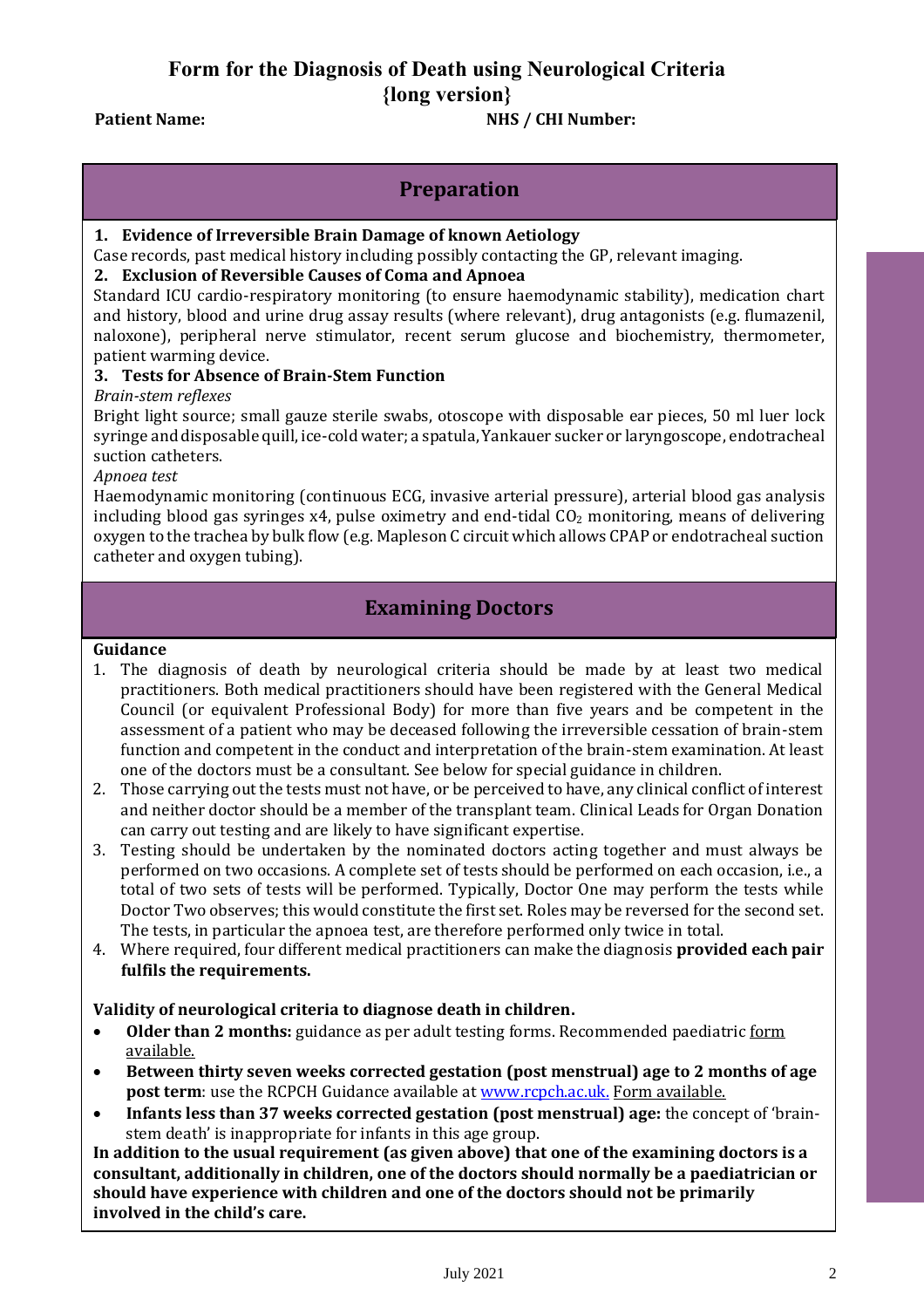Patient Name: NHS / CHI Number:

6. Prolonged **fentanyl** infusions

7. Aetiology **primarily** located to the **brain-stem or** 

8. Therapeutic **decompressive** 

**posterior fossa**

**craniectomy**

# **Evidence of Irreversible Brain Damage of known Aetiology**

**Primary Diagnosis:**

**Evidence of Irreversible Brain Damage of known Aetiology:**

**Diagnostic caution is advised in the following 'Red Flag' patient groups.** Consider the need to delay testing and/or perform ancillary investigations. For advice in difficult circumstances contact the local or regional Clinical Lead for Organ Donation or the regional neuro-intensive care unit.

occupying lesions such

as abscesses

| 1. Testing <b>less than 6 hours</b> of 4. Patients with any |               |  |
|-------------------------------------------------------------|---------------|--|
| the loss of the last brain-stem                             | neuromuscular |  |
| reflex                                                      | disorders     |  |
| 2. Testing less than 24 hours of 5. Steroids given in space |               |  |

- the loss of the last brain-stem reflex, where aetiology primarily anoxic damage
- 3. **Hypothermia** 24 hour observation period following rewarming to normothermia recommended

#### **Red Flag Present? Yes / No**

If YES, document how the **Red Flag** was mitigated:

#### **Guidance**

- 1. The patient must have a Glasgow Coma Score of 3 and be mechanically ventilated with apnoea.
- 2. There should be no doubt that the patient's condition is due to irreversible brain damage of known aetiology.
- 3. It remains the duty of the two doctors carrying out the testing to be satisfied with the aetiology, the exclusion of all potentially reversible causes, the clinical tests of brain-stem function and of any ancillary investigations; so that each doctor may independently confirm death following irreversible cessation of brain-stem function.
- 4. It may take a period of continued clinical observation and investigation (e.g. neuroimaging or neurophysiological evidence) to be confident of the irreversible nature of the prognosis. The timing of the tests should be appropriate for the reassurance of all those directly concerned. If in doubt, wait and seek advice.
- 5. It is recommended that there is a minimum of twenty-four hours, of continued clinical observation, in patients where anoxic damage, following cardiorespiratory arrest, is the aetiology of the brain injury. If prior treatment of the patient has included induced hypothermia, it is recommended that there is a minimum of twenty-four hours, of continued clinical observation, following re-warming to normothermia. See above for 'Red Flag' patient groups.
- 6. Stabilisation of the patient prior to testing, especially support of the cardiovascular system, is a prerequisite to testing. Mean Arterial Pressure should be consistently greater than 60mmHg and appropriate fluid resuscitation administered. This almost invariably requires the use of inotropes / vasopressors via central venous access.
- 7. Diabetes insipidus can develop rapidly and should be suspected in patients with a high urine output (typically greater than 100 mls/hr) and rising Na+. Matched urinary and plasma electrolytes and osmolality may assist in the diagnosis. Treatment with desmopressin, 1-2 mcg boluses, is usually sufficient for treatment but repeated doses or vasopressin infusion may be required. Serum sodium should ideally be maintained between 140-160mmol/L.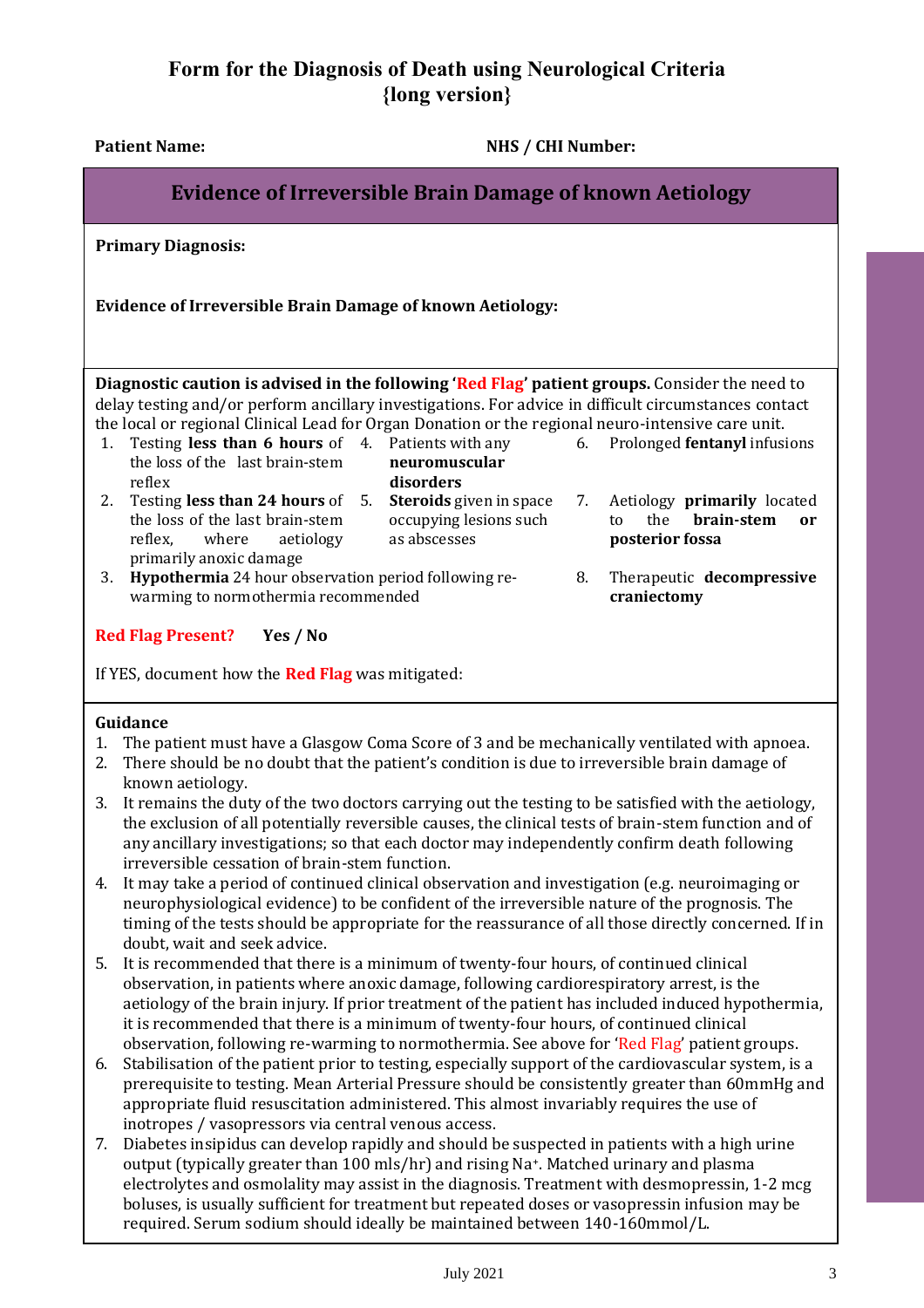**{long version}** Patient Name:  $\{long \text{ versus } \}$  NHS / CHI Number:

## **Exclusion of Reversible Causes of Coma and Apnoea**

#### **Guidance**

Attempts should be made to maintain relatively normal cardiovascular and respiratory physiological parameters in the preceding hours prior to testing. *This may not be possible and does not necessarily preclude testing.*

#### **The key question the two doctors must exclude is the possibility that cardiovascular and respiratory instability is the cause of the observed coma and apnoea.** The answer should be no.

|                                                                                                                                                                                                                                                |                            | 1 <sup>st</sup> Test                   | 2 <sup>nd</sup> Test                   |                            |  |
|------------------------------------------------------------------------------------------------------------------------------------------------------------------------------------------------------------------------------------------------|----------------------------|----------------------------------------|----------------------------------------|----------------------------|--|
| Mean arterial pressure at time of testing?<br>Should be consistently greater than 60mmHg prior to<br>testing.                                                                                                                                  |                            | mmHg                                   | mmHg                                   |                            |  |
| PaCO <sub>2</sub> at time of testing?<br>A goal of normocarbia (PaCO <sub>2</sub> less than 6.0 kPa), if<br><i>possible</i> , is recommended in the preceding hours prior to<br>testing.<br>See below for starting $PaCO2$ in the apnoea test. |                            | kPa                                    | kPa                                    |                            |  |
| $PaO2$ at time of testing?<br>Hypoxia (PaO <sub>2</sub> less than 10 kPa) should be avoided if<br>possible.                                                                                                                                    | kPa                        |                                        | kPa                                    |                            |  |
| Arterial $pH/[H^+]$ at time of testing?<br>Acidaemia and alkalaemia should be avoided, if possible,<br>aiming for a relatively normal pH 7.35 -7.45 / [H <sup>+</sup> ] 45-35<br>nmols/L.                                                      | $pH/[H^+] =$               |                                        | $pH/[H^+]$ =                           |                            |  |
| Is the coma or apnoea due to ongoing<br>cardiorespiratory instability?<br>(To diagnose death using neurological criteria,<br>ALL answers should be NO)                                                                                         | Dr One<br><b>Yes</b><br>No | Dr Two<br><b>Yes</b><br>N <sub>0</sub> | Dr One<br><b>Yes</b><br>N <sub>0</sub> | Dr Two<br><b>Yes</b><br>No |  |

#### **Guidance**

It remains the duty of the two doctors carrying out the testing to be satisfied that sufficient time has elapsed to ensure that any remaining drug effect is non-contributory to the unconsciousness and loss of brain-stem reflexes. The patient should therefore not have received any drugs that might still be contributing to the unconsciousness, apnoea and loss of brain-stem reflexes (narcotics, hypnotics, sedatives or tranquillisers); nor should they have any residual effect from any neuromuscular blocking agents (atracurium, vecuronium or suxamethonium). This will be based on an assessment of the medications the patient has received and from knowledge of the pharmacokinetics of these agents. Renal or hepatic failure may prolong metabolism / excretion of these drugs.

**Consider: dose, duration, drug clearance, need for antagonist / drug levels.** See also above for 'Red Flag' patient groups.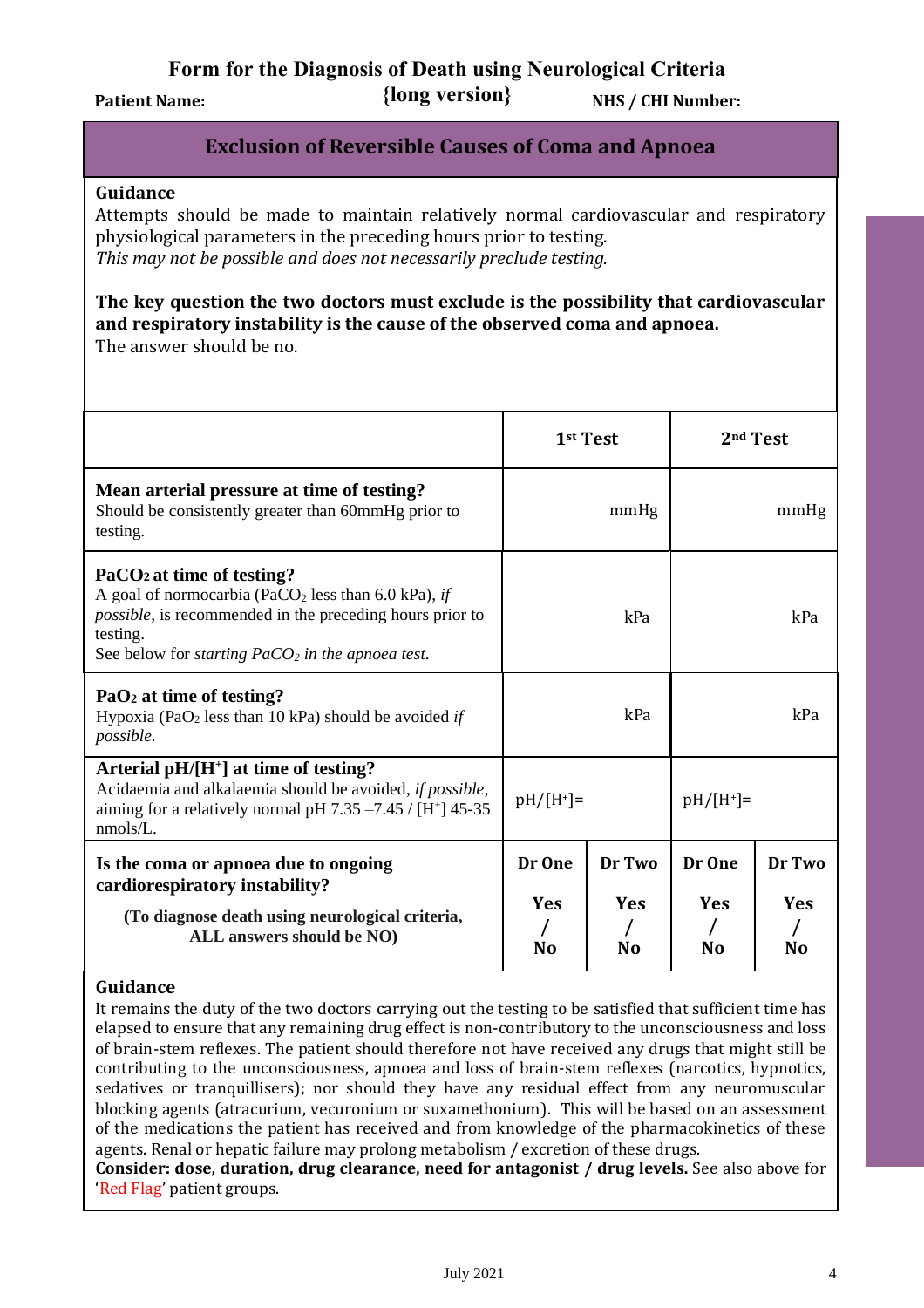# **Form for the Diagnosis of Death using Neurological Criteria {long version}** Patient Name: **NHS** / CHI Number:

|                                                                                                                                                                                  |                                                                      | 1st Test                               | 2 <sup>nd</sup> Test                   |                                        |  |
|----------------------------------------------------------------------------------------------------------------------------------------------------------------------------------|----------------------------------------------------------------------|----------------------------------------|----------------------------------------|----------------------------------------|--|
| Where there is any doubt, specific drug levels should be<br>measured (midazolam should be less than less than<br>10mcg/L, thiopentone less than 5mg/L).                          | Drug levels (if<br>measured):                                        |                                        | Drug levels (if<br>measured):          |                                        |  |
| Antagonists such as flumazenil, naloxone and<br>neostigmine may be used but there is no specific<br>pharmacological data for predicting the dose effect of<br>these antagonists. | Drug antagonists<br>(if used):                                       |                                        | Drug antagonists<br>(if used):         |                                        |  |
| Residual neuromuscular blockade can be tested for, if felt<br>necessary, by peripheral nerve stimulation.                                                                        | Train of Four (if<br>measured):                                      |                                        | Train of Four (if<br>measured):        |                                        |  |
| Is the coma or apnoea due to depressant drugs?<br>(To diagnose death using neurological criteria,<br>ALL answers should be NO)                                                   | Dr One<br><b>Yes</b><br>N <sub>o</sub>                               | Dr Two<br><b>Yes</b><br>N <sub>o</sub> | Dr One<br><b>Yes</b><br>N <sub>0</sub> | Dr Two<br><b>Yes</b><br>N <sub>o</sub> |  |
| Body temperature at time of testing?<br>If core temperature is less than or equal to $34^{\circ}$ C testing<br>cannot be carried out.                                            |                                                                      | $\rm ^oC$                              | $\circ$ C                              |                                        |  |
| Serum sodium (Na <sup>+</sup> ) at time of testing?<br>Serum sodium should be between 115-160mmol/L.<br>Rapid rises or falls in Na <sup>+</sup> should be avoided.               | mmol/L                                                               |                                        | mmol/L                                 |                                        |  |
| Serum potassium $(K^+)$ at time of testing?<br>Serum potassium should be greater than 2mmol/L.                                                                                   | mmol/L                                                               |                                        | mmol/L                                 |                                        |  |
| Serum phosphate $(PO43)$ at time of testing?<br>Serum phosphate should not be greater than 3.0mmol/L<br>or less than 0.5mmol/L.                                                  | mmol/L                                                               |                                        | mmol/L                                 |                                        |  |
| Serum magnesium $(Mg2^+)$ at time of testing?<br>Serum magnesium should not be greater than 3.0mmol/L<br>or less than 0.5mmol/L.                                                 | mmol/L                                                               |                                        | mmol/L                                 |                                        |  |
| <b>Blood glucose at time of testing?</b><br>Blood glucose should be between 3.0-20.0 mmol/L and<br>should be tested prior to each test.                                          | mmol/L                                                               |                                        | mmol/L                                 |                                        |  |
| If there is any clinical reason to expect endocrine<br>disturbances hormonal assays should be undertaken.                                                                        | Hormone level (if<br>measured):                                      |                                        | Hormone level (if<br>measured):        |                                        |  |
| Is the coma or apnoea due to a metabolic or<br>endocrine disorder?<br>(To diagnose death using neurological criteria,<br>ALL answers should be NO)                               | Dr One<br>Dr Two<br>Yes<br><b>Yes</b><br>N <sub>o</sub><br><b>No</b> |                                        | Dr One<br><b>Yes</b><br><b>No</b>      | Dr Two<br><b>Yes</b><br><b>No</b>      |  |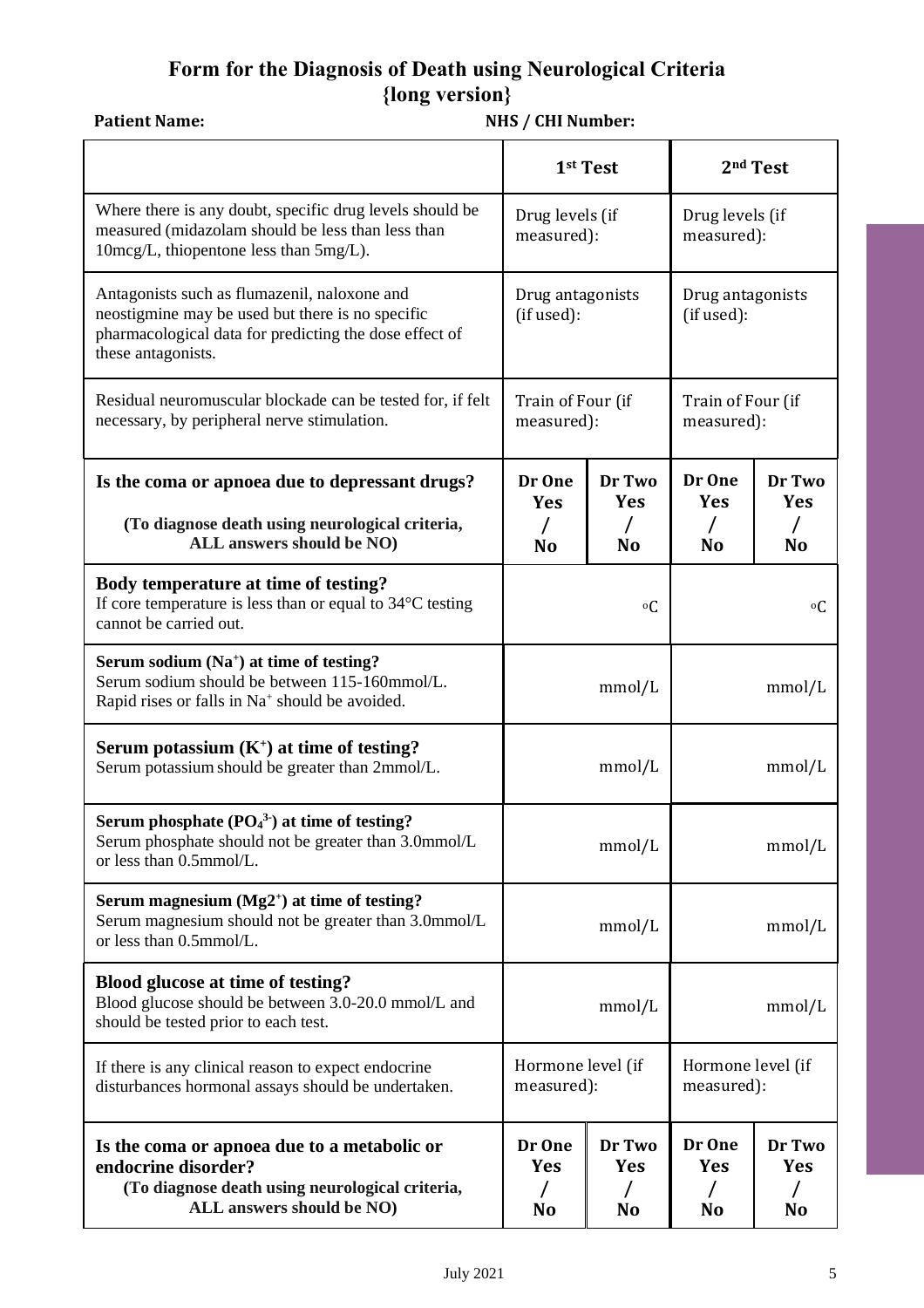**Particle 2: Particle 2: Particle 2: Particle 2: Particle 2: Particle 2: Particle 2: Particle 2: Particle 2: Particle 2: Particle 2: Particle 2: Particle 2: Particle 2: Particle 2: Particle 2:** 

### **Guidance**

**Brain-Stem Reflexes**

**Brain-Stem Reflexes** 

It remains the duty of the two doctors carrying out the testing to be satisfied that the only explanation for the respiratory failure is due to the irreversible cessation of brain-stem function. A train of four examination, using a peripheral nerve stimulator, may be required. See above for 'Red Flag' patient groups.

| Red Fig patient groups.                                                                                                                                                          | Test 1                          |                                        | Test 2                                 |                            |
|----------------------------------------------------------------------------------------------------------------------------------------------------------------------------------|---------------------------------|----------------------------------------|----------------------------------------|----------------------------|
| Is the apnoea due to neuromuscular blocking<br>agents, other drugs or a non brain-stem cause (eg.<br>cervical injury, any neuromuscular weakness)?<br>(ALL answers should be NO) | Dr One<br>Yes<br>N <sub>o</sub> | Dr Two<br><b>Yes</b><br>N <sub>o</sub> | Dr One<br><b>Yes</b><br>N <sub>o</sub> | Dr Two<br>Yes<br><b>No</b> |
|                                                                                                                                                                                  |                                 |                                        |                                        |                            |

# **Tests for Absence of Brain-Stem Function**

**Guidance:** A complete set of tests should be performed on each occasion, i.e., a total of two sets of tests will be performed. Doctor One may perform the tests while Doctor Two observes; this would constitute the first set. Roles may be reversed for the second set. The tests, in particular the apnoea test, are therefore performed only twice in total.

| test, are therefore performed only twice in total.                                                                                                                                                                                                                                                   | Test 1              |                     | Test <sub>2</sub>   |                     |  |
|------------------------------------------------------------------------------------------------------------------------------------------------------------------------------------------------------------------------------------------------------------------------------------------------------|---------------------|---------------------|---------------------|---------------------|--|
|                                                                                                                                                                                                                                                                                                      | Dr One<br>Examining | Dr Two<br>Observing | Dr One<br>Observing | Dr Two<br>Examining |  |
| Do the pupils react to light?<br>The pupils are fixed and do not respond<br>to sharp changes in the intensity of<br>incident light. Cranial nerves II, III.                                                                                                                                          | Yes / No            | Yes / No            | Yes / No            | Yes / No            |  |
| Is there any eyelid movement when<br>each cornea is touched in turn?<br>Corneal reflex - Cranial nerves V, VII.<br>The use of sterile gauze is recommended.                                                                                                                                          | Yes / No            | Yes / No            | Yes / No            | Yes / No            |  |
| Is there any eye movement seen<br>during or following the slow injection<br>of at least 50mls ice cold water over 1<br>minute into each ear with the head<br>flexed at 30°? Each ear drum should be<br>clearly visualised before the test. Vestibulo-<br>ocular reflex - Cranial nerves III VI VIII. | Yes / No            | Yes / No            | Yes / No            | Yes / No            |  |
| Is the gag reflex present?<br>Use a spatula or Yankauer sucker or<br>laryngoscope to stimulate the posterior<br>pharynx. Cranial Nerves IX, X.                                                                                                                                                       | Yes / No            | Yes / No            | Yes / No            | Yes / No            |  |
| Is the cough reflex response present<br>when a suction catheter is passed<br>down the trachea to the carina?<br>Cranial Nerves IX, X.                                                                                                                                                                | Yes / No            | Yes / No            | Yes / No            | Yes / No            |  |
| Is there any motor response in a<br>cranial nerve or somatic distribution<br>when supraorbital pressure is<br>applied? Cranial Nerves V, VII. Reflex<br>limb and trunk movements (spinal<br>reflexes) can be present.                                                                                | Yes / No            | Yes / No            | Yes / No            | Yes / No            |  |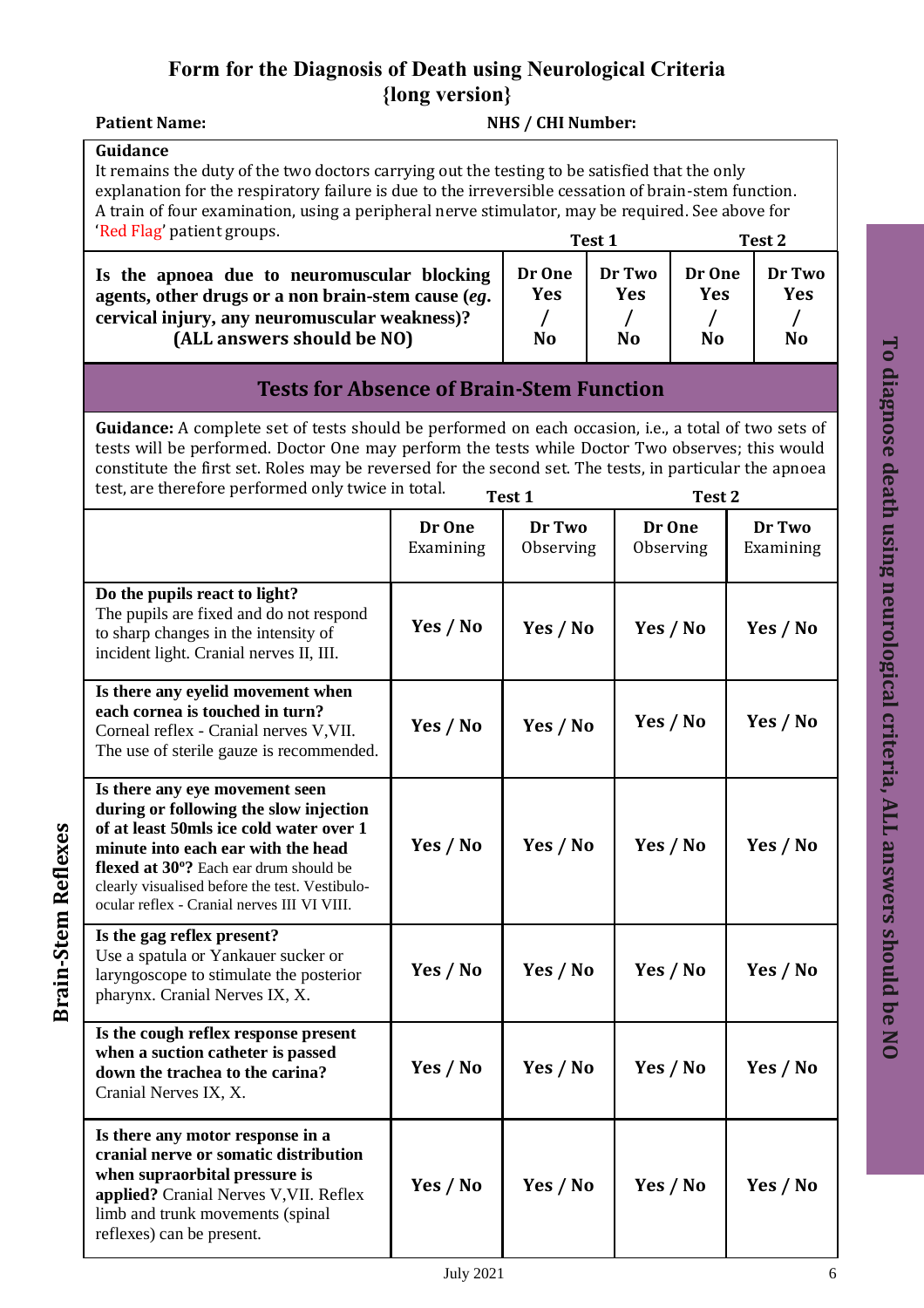## Patient Name: **NHS** / CHI Number:

# **Tests for Absence of Brain-Stem Function**

### **Preparation for the Apnoea Test**

- Oxygenation and cardiovascular stability should be maintained through each apnoea test. Preoxygenate  $FiO<sub>2</sub> 1.0$ .
- Allow PaCO<sub>2</sub> to rise to at least 6.0 kPa by reducing the minute ventilation prior to commencing the apnoea test. End tidal carbon dioxide can be used to guide the starting of each apnoea test but should not replace the pre and post arterial PaCO<sub>2</sub>.
- Cardiac pulsation may be sufficient to trigger supportive breaths if the patient remains connected to the mechanical ventilator and on a spontaneous breathing mode. Performing the apnoea test whilst remaining on mechanical ventilation is not recommended.

#### **Guidance**

**Apnoea Test** (the apnoea test is performed only twice in total)

Apnoea Test (the apnoea test is performed only twice in total)

Use a CPAP circuit (eg Mapleson C).

|                                                                                                                                                                      | 1 <sup>st</sup> Test                                                         |                                                  |                                                                              | 2 <sup>nd</sup> Test                                   |  |
|----------------------------------------------------------------------------------------------------------------------------------------------------------------------|------------------------------------------------------------------------------|--------------------------------------------------|------------------------------------------------------------------------------|--------------------------------------------------------|--|
| <b>Arterial Blood Gas PRE apnoea test:</b>                                                                                                                           |                                                                              | Starting PaCO <sub>2</sub> :                     |                                                                              | Starting PaCO <sub>2</sub> :                           |  |
| Confirm $PaCO2$ is at least 6.0 kPa but not substantially<br>greater.                                                                                                | kPa                                                                          |                                                  |                                                                              | kPa                                                    |  |
| In patients with chronic $CO2$ retention, or those who have<br>received intravenous bicarbonate, it recommended that<br>$PaCO2$ is allowed to rise to above 6.5 kPa. |                                                                              | Should be<br>greater than or equal<br>to 6.0 kPa |                                                                              | Should be<br>greater than or equal<br>to 6.0 kPa       |  |
| <b>PRE Arterial Blood Gas pH/[H<sup>+</sup>]:</b>                                                                                                                    | $pH/[H+]=$                                                                   |                                                  | $pH/[H+]=$                                                                   |                                                        |  |
| Confirm pH less than 7.4<br>$\alpha$ r<br>$[H^+]$ greater than 40 nmol/L.                                                                                            | pH should be less<br>than $7.4 / [H+]$<br>should be greater<br>than 40nmol/L |                                                  | pH should be less<br>than $7.4 / [H+]$<br>should be greater<br>than 40nmol/L |                                                        |  |
| <b>Start time:</b><br>Time when apnoea test was commenced.                                                                                                           | hr: min<br>(24 hour clock)                                                   |                                                  | hr: min<br>(24 hour clock)                                                   |                                                        |  |
| <b>Arterial Blood Gas POST apnoea test:</b>                                                                                                                          | Stopping PaCO <sub>2</sub> :                                                 |                                                  | Stopping Pa $CO2$ :                                                          |                                                        |  |
| Ensure the $PaCO2$ has increased by greater than $0.5$<br>kPa.                                                                                                       | kPa<br>Should have<br>increased by greater<br>than $0.5$                     |                                                  | kPa<br>Should have<br>increased by greater<br>than 0.5                       |                                                        |  |
| Stop time:<br>Time when apnoea test was ceased.                                                                                                                      | hr: min<br>(24 hour clock)<br>Perform lung recruitment                       |                                                  |                                                                              | hr: min<br>(24 hour clock)<br>Perform lung recruitment |  |
| Was there any spontaneous respiration during a<br>minimum of 5 (five) minutes continuous                                                                             | Dr One                                                                       | Dr Two                                           | Dr One                                                                       | Dr Two                                                 |  |
| observation following disconnection from the<br>ventilator?<br>(To diagnose death using neurological criteria,<br>ALL answers should be NO)                          |                                                                              | <b>Yes</b><br>N <sub>o</sub>                     | <b>Yes</b><br>N <sub>0</sub>                                                 | Yes<br>N <sub>o</sub>                                  |  |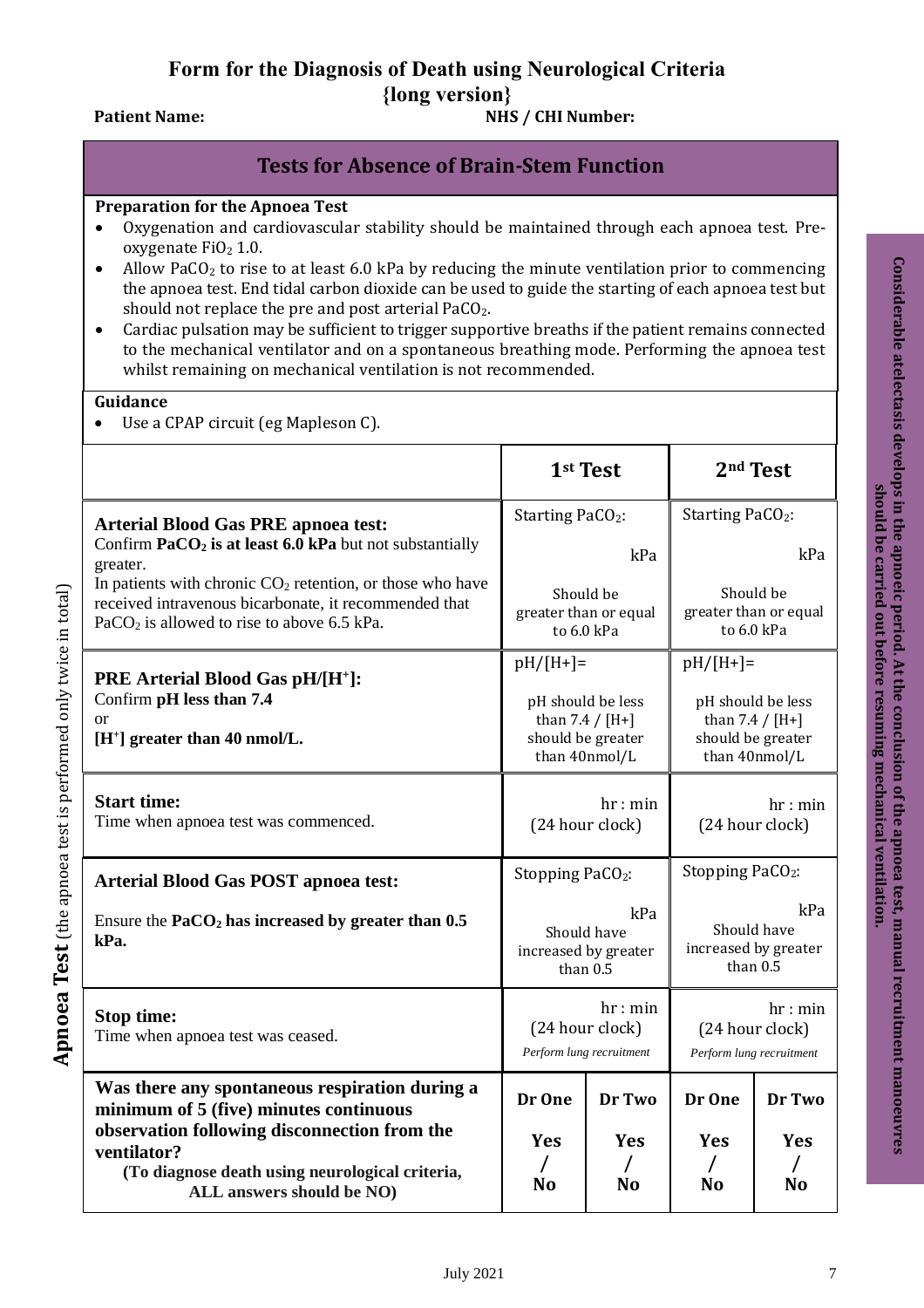# **Ancillary Investigations Used to Confirm the Diagnosis**

#### **Guidance**

Ancillary investigations are **NOT** required for the diagnosis and confirmation of death using neurological criteria.

They may be useful however, where neurological examination is not possible (eg. extensive faciomaxillary injuries, residual sedation and some cases of paediatric hypoxic brain injury), where a primary metabolic or pharmacological derangement cannot be ruled out or in cases of high cervical cord injury, or where spontaneous or reflex movements in the patient generate uncertainty over the diagnosis. In such cases a confirmatory test may reduce any element of uncertainty and possibly foreshorten any period of observation prior to formal testing of brain-stem reflexes.

Any ancillary or confirmatory investigation should be considered **ADDITIONAL** to the fullest clinical testing and examination (as outlined above) carried out to the best of the two doctors capabilities in the given circumstances.

The utility of any additional investigation is for the testing doctors to decide and they should seek further professional opinion from other specialities and other expert centres, where appropriate. Some possible ancillary investigations are:

• Clinical

o Rotation of the head to either side should not produce any eye movement (absent doll's eyes response). This should NOT be performed if there is suspected or known cervical spine injury.

- o Administration of 2mg atropine should not lead to an increased heart rate (more than 3%).
- Neurophysiological demonstration of loss of bioelectrical activity in the brain (EEG, evoked potentials).
- Radiological demonstration of absent cerebral blood flow or brain tissue perfusion (CT angiography, 4 vessel angiography, transcranial doppler).

#### **The interpretation of ancillary investigations is complex and their availability usually restricted to neurological centres.**

### **Helpful references on ancillary testing**

- 1. Wijdicks (2001) "The Diagnosis of Brain Death" NEJM 344:1215-21.
- *2.* Young & Lee (2004) "A critique of Ancillary Tests for Brain Death." *Neurocritical Care;* 1:499- 508.
- 3. Heran, Heran & Shemie (2008) "A review of ancillary tests in evaluating brain death." *Can J Neurol Sci*; 35:409–19.

|                                                      | 1 <sup>st</sup> Test |  |            | $2nd$ Test |
|------------------------------------------------------|----------------------|--|------------|------------|
| Is there a need for any ancillary<br>investigations? | Dr Two<br>Dr One     |  | Dr One     | Dr Two     |
|                                                      | Yes / No<br>Yes / No |  | Yes $/$ No | Yes / No   |

If yes please outline the results of these investigations: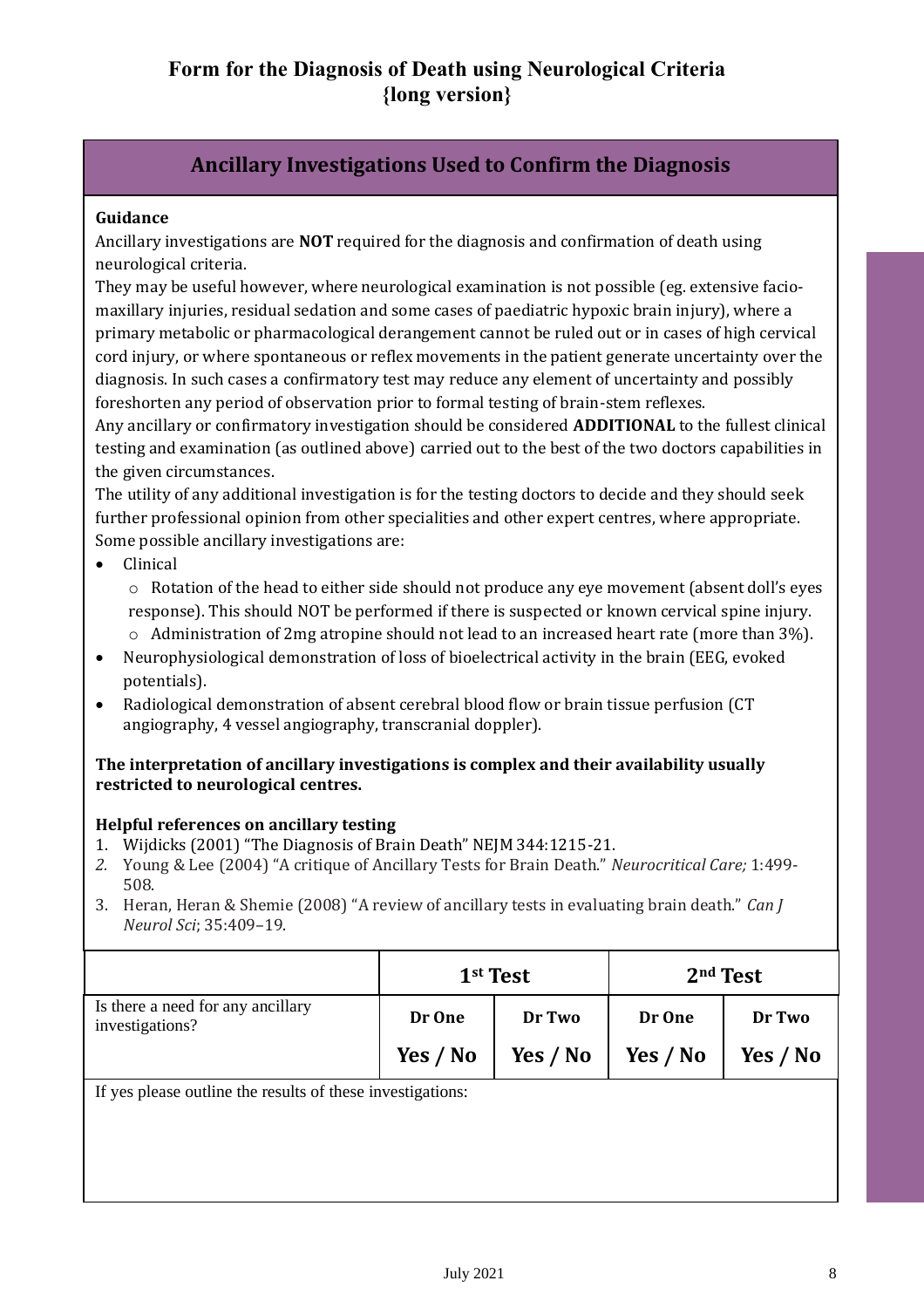Patient Name: **NHS** / CHI Number:

| Document any required Clinical Variance from AoMRC (2008) Guidance                                                                                                    |                                                                                                                            |                                   |                                                                                                                            |                            |  |  |  |
|-----------------------------------------------------------------------------------------------------------------------------------------------------------------------|----------------------------------------------------------------------------------------------------------------------------|-----------------------------------|----------------------------------------------------------------------------------------------------------------------------|----------------------------|--|--|--|
|                                                                                                                                                                       |                                                                                                                            |                                   |                                                                                                                            |                            |  |  |  |
|                                                                                                                                                                       | <b>Completion of Diagnosis</b>                                                                                             |                                   |                                                                                                                            |                            |  |  |  |
|                                                                                                                                                                       | Test 1<br>Test 2                                                                                                           |                                   |                                                                                                                            |                            |  |  |  |
| Are you satisfied that death<br>has been confirmed following<br>the irreversible cessation of<br>brain-stem-function?                                                 | Dr One<br><b>Yes</b><br><b>No</b>                                                                                          | Dr Two<br><b>Yes</b><br><b>No</b> | Dr One<br><b>Yes</b><br>$\prime$<br><b>No</b>                                                                              | Dr Two<br>Yes<br><b>No</b> |  |  |  |
| Legal time of death is when the $1st$ Test<br>indicates death due to the absence of<br>brain-stem reflexes.<br>Death is confirmed following the 2 <sup>nd</sup> Test. | Date:<br>Time:<br>Dr One<br>Name<br>Grade<br><b>GMC</b><br>Signature<br>Dr Two<br>Name<br>Grade<br><b>GMC</b><br>Signature |                                   | Date:<br>Time:<br>Dr One<br>Name<br>Grade<br><b>GMC</b><br>Signature<br>Dr Two<br>Name<br>Grade<br><b>GMC</b><br>Signature |                            |  |  |  |

#### **References & Resources**

- 1. Academy of Medical Royal Colleges (2008) "A Code of Practice for the Diagnosis and Confirmation of Death" [www.aomrc.org.uk](https://www.aomrc.org.uk/reports-guidance/ukdec-reports-and-guidance/code-practice-diagnosis-confirmation-death/)
- 2. Report from the Organ Donation Taskforce (2008) "Organs for Transplant" [www.dh.gov.uk](https://webarchive.nationalarchives.gov.uk/20130105051141/http:/www.dh.gov.uk/en/Publicationsandstatistics/Publications/PublicationsPolicyAndGuidance/DH_082122)
- 3. GMC (2010) "Treatment and care towards the end of life." [www.gmc-uk.org](http://www.gmc-uk.org/guidance/ethical_guidance/end_of_life_care.asp)
- 4. NICE (2011) "Organ Donation for Transplantation" <http://guidance.nice.org.uk/CG135>
- 5. Gardiner D, Shemie S, Manara A & Opdam H (2012) "International perspective on the diagnosis of death" BJA 108 Suppl 1:i14-28[. BJA 108 Suppl 1:i14-28.](http://bja.oxfordjournals.org/content/108/suppl_1/i14.full)
- 6. A series of helpful education videos are available[: https://www.odt.nhs.uk/deceased](https://www.odt.nhs.uk/deceased-donation/best-practice-guidance/donation-after-brainstem-death/diagnosing-death-using-neurological-criteria/)[donation/best-practice-guidance/donation-after-brainstem-death/diagnosing-death-using](https://www.odt.nhs.uk/deceased-donation/best-practice-guidance/donation-after-brainstem-death/diagnosing-death-using-neurological-criteria/)[neurological-criteria/.](https://www.odt.nhs.uk/deceased-donation/best-practice-guidance/donation-after-brainstem-death/diagnosing-death-using-neurological-criteria/)

### **Form authorship and feedback**

This form was written by Dr Dale Gardiner, Nottingham and Dr Alex Manara, Bristol. Comments should be directed to dalegardiner@doctors.net.uk